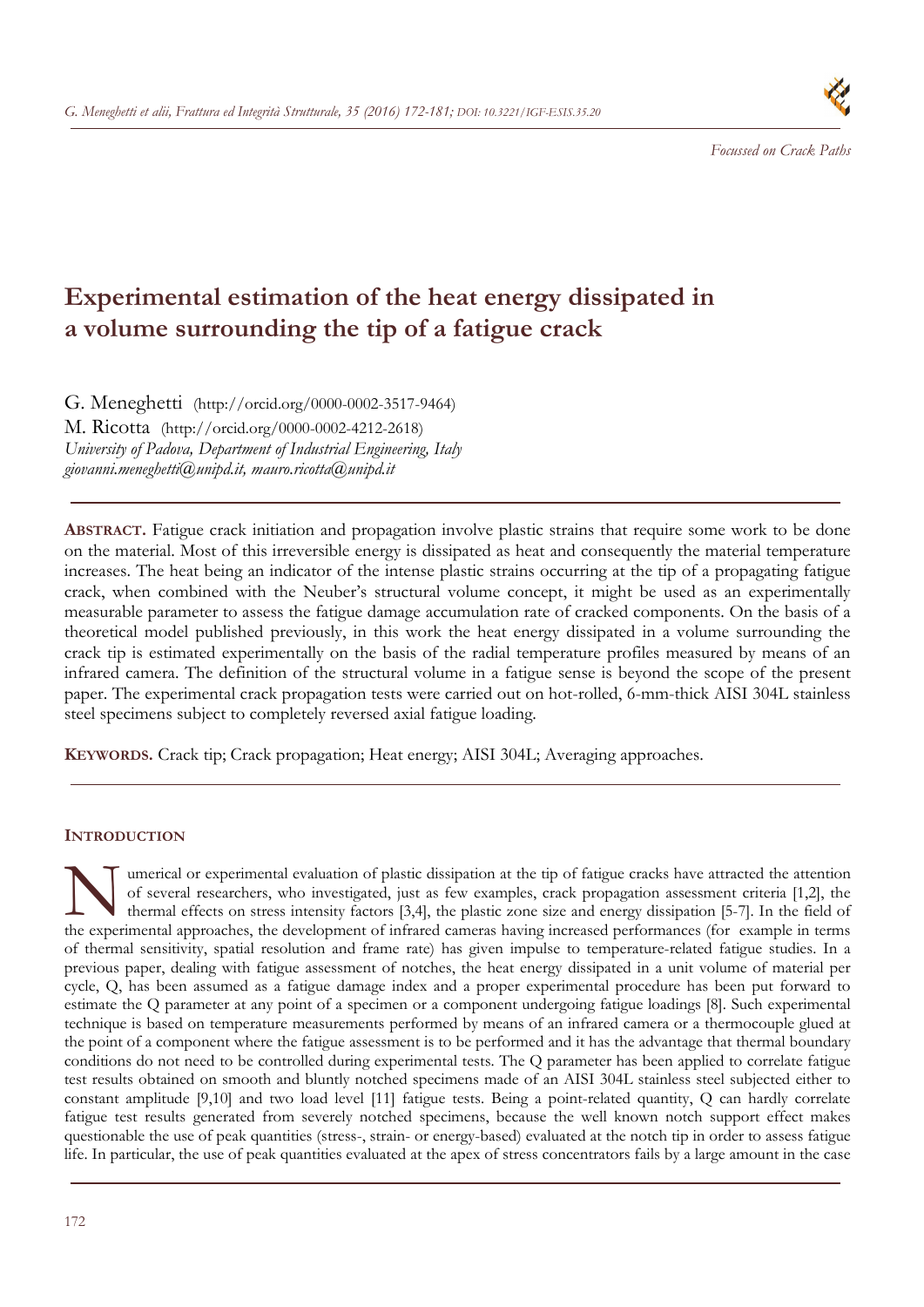

of fatigue cracks. To account for the notch support effect, Peterson postulated that the controlling factor is the stress at the distance of the structural size ahead the notch tip [12]; on the other hand, Neuber introduced the structural volume concept, inside which stresses are to be averaged [13]. In view of the extension of the heat energy-based approach to severely notched specimens, a theoretical frame and an experimental procedure have been established in the present paper, by considering a specimen containing a propagating fatigue crack. In particular, the specific heat loss Q has been averaged over a volume V surrounding the tip of the propagating crack, leading to the definition of the averaged energy parameter Q\*. The volume V, even though on the order of the size of the structural volume for construction steels, has been chosen arbitrarily, since the focus of the present paper is the thermal problem and not yet the validation of a fatigue assessment method. Q\* has been estimated starting from the temperature field measured close to the fatigue crack tip. Experimental temperature distributions have been compared with an analytical solution available in the literature.

#### **THEORETICAL BACKGROUND**

n order to derive the energy per cycle dissipated in a volume V surrounding a crack tip, a previous theoretical model [8] has been adopted. Let us consider a material undergoing a fatigue test and consider a control volume V surrounding the crack tip, as shown in Fig. 1. The external surface S of the control volume V can be divided into In order to derive the energy per cycle dissipated in a volume V surrounding a crack tip, a previous theoretical model [8] has been adopted. Let us consider a material undergoing a fatigue test and consider a control volu and radiation, respectively. The first law of thermodynamics states:

$$
\int_{V} W \cdot dV = \int_{V} (Q + \Delta U) \cdot dV \tag{1}
$$

where W is the input mechanical energy and  $\Delta U$  the variation of the internal energy. All quantities are referred to a unit volume of material per cycle. Eq. (1) can be written in terms of mean power exchanged over one loading cycle as:

$$
\int_{V} \left( \oint \sigma_{ij} \cdot d\varepsilon_{ij} \right) \cdot f_{L} \cdot dV = \int_{V} H \cdot dV + \int_{V} \left( \rho \cdot c \cdot \frac{\partial T_{m}}{\partial t} + \dot{E}_{\rho} \right) \cdot dV \tag{2}
$$

where  $f_L$  is the frequency of the applied mechanical load,  $H=H_{cd}+H_{cv}+H_{ir}$  is the thermal power dissipated by conduction, convention and radiation, respectively,  $\rho$  the material density, c the specific heat and  $E_p$  the rate of accumulation of damaging energy in a unit volume of material. Let us consider a plane problem and assume that the temperature of a material undergoing a constant amplitude, sinusoidal fatigue loading is given by:

$$
T(r, \theta; t) = T_a(r, \theta) \cdot \text{sen}\left(2\pi f_L \cdot t\right) + T_m(r, \theta; t) \tag{3}
$$

where  $T_a$  is the amplitude of temperature oscillations due to the thermoelastic effect and  $T_m$  is the mean temperature evolution.  $T_a$  and  $T_m$  depend on the position  $(r,\theta)$  considered in the component. It is worth noting that the thermoelastic effect consists of a reversible exchange between mechanical and thermal energy, that does not produce a net energy dissipation or absorption over one loading cycle [14-17]. Since Eq. (2) considers the rate of energy contributions averaged over one cycle, then only the mean temperature evolution  $T_m(t)$  appears on the right hand side of Eq. (2). The specific net heat generation H<sub>gen</sub> is given by:

$$
H_{gen} = \left(\oint \sigma_{ij} \cdot d\varepsilon_{ij}\right) \cdot f_L - \dot{E}_p \tag{4}
$$

Therefore Eq. (2) can be written in order to put into evidence only the thermal problem:

$$
\int_{V} H_{gen} \cdot dV = \int_{V} H \cdot dV + \int_{V} \rho \cdot c \cdot \frac{\partial T_m}{\partial t} \cdot dV \tag{5}
$$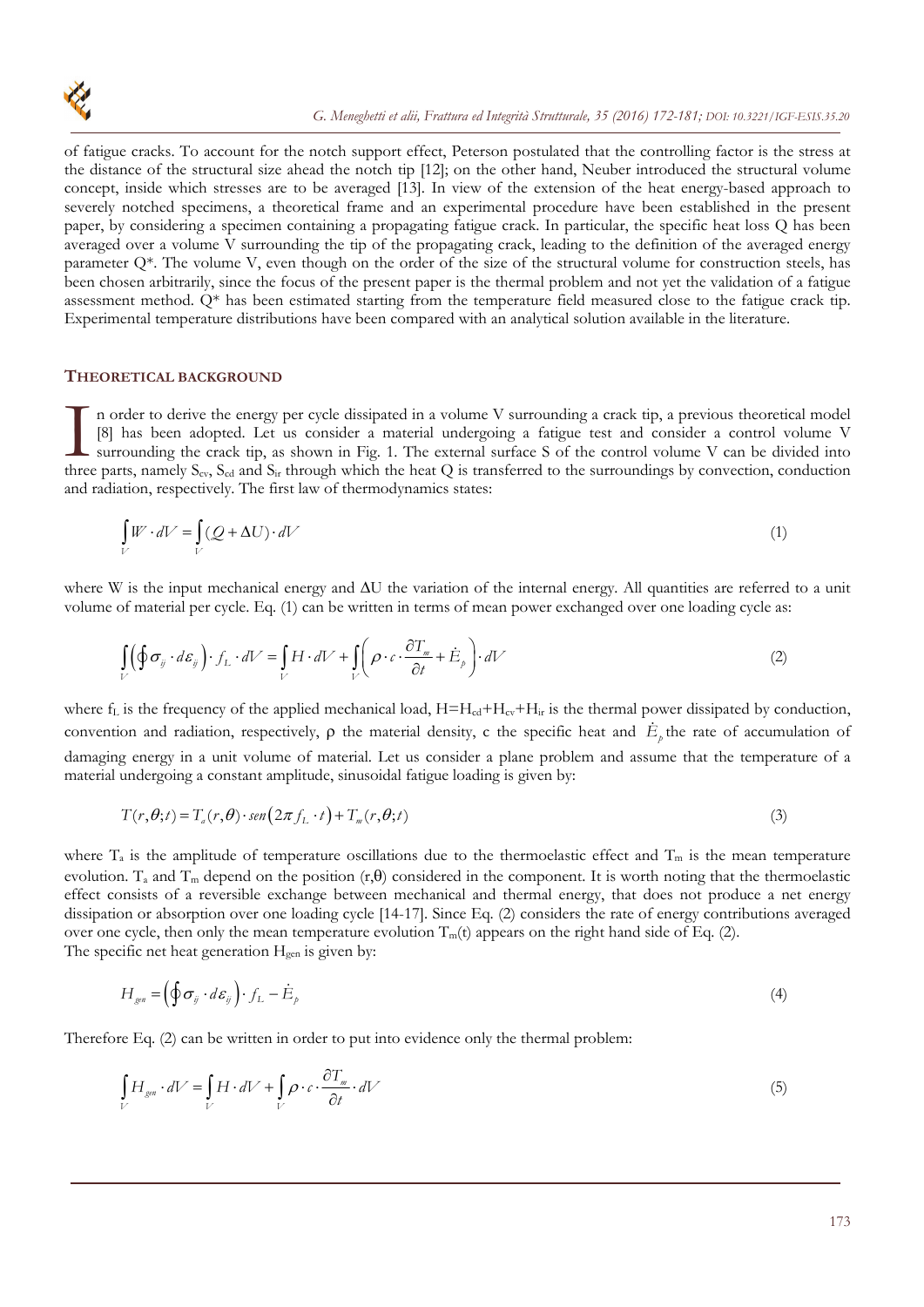

Typically, the mean temperature  $T_m$  increases at the beginning of a fatigue tests and, after some time, it stabilises as soon as thermal equilibrium is reached with the surroundings. At thermal stabilisation,  $T_m$  is constant with time, therefore the last term on the right hand side of Eq. (5) disappears. As it will be demonstrated later on, H<sub>cd</sub> can be supposed much greater than H<sub>cv</sub> and H<sub>ir</sub>, therefore it can be assumed H $\cong$  H<sub>cd</sub>. The thermal power extracted from volume V of Fig. 1 by conduction can be calculated starting from the thermal flux through its boundary:

$$
\int_{V} H \cdot dV \cong \int_{S_{al}} -\lambda \cdot grad \vec{T}_m \cdot \vec{n} \cdot dS_{al} \to = -\lambda \cdot z \cdot R \cdot \int_{-\pi}^{+\pi} \left. \frac{\partial T_m(r, \theta)}{\partial r} \right|_{r=R} \cdot d\theta \tag{6}
$$

where gradT<sub>m</sub> is the gradient of the temperature field  $T(r,\theta)$ ,  $\lambda$  is the material thermal conductivity, z is the specimen's constant thickness,  $dS_{cd}=z \, ds$  (see Fig. 1) and R the radius of the circular volume shown in Fig. 1. In Eq. (6),  $h = -\lambda \cdot \text{grad} \vec{T}_m \cdot \vec{n}$  is the specific thermal flux evaluated at the point (R, $\theta$ ) of the boundary of V.



Figure 1: Energy balance for a volume of material V surrounding a crack tip subject to fatigue loadings.

After having calculated the thermal power dissipated by conduction by means of Eq. (6), it is possible to estimate the energy per cycle averaged in the volume V:

$$
Q^* = \frac{1}{f_L V} \cdot \int_V H \cdot dV \tag{7a}
$$

Making use of Eq. (6), it is obtained:

$$
\mathcal{Q}^* = -\frac{1}{f_L V} \cdot \lambda \cdot \zeta \cdot R \cdot \int_{-\pi}^{+\pi} \frac{\partial T_m(r, \theta)}{\partial r} \bigg|_{r=R} \cdot d\theta \tag{7b}
$$

In previous papers, the specific heat loss  $Q=H/f_L$  was used as a fatigue damage indicator to perform fatigue assessments [8-11]. Being a point-related quantity, its use was limited to the analysis of the fatigue strength of bluntly notched specimens. Following Neuber's structural volume concept [13], in the present paper the energy term Q is averaged over a control volume V according to Eq. (7), in view of the application of the energy-based approach to severely notched or cracked components. However, it should be noted that the aim of the present paper is to formulate the fatigue related thermal problem and validate an approach able to estimate experimentally  $Q^*$ . Therefore, the control volume surrounding the crack tip of Fig. 1 was fixed arbitrarily and has not a precise relation to the fatigue properties of the material.

As it will be shown later on, in order to apply Eq. (7b) the surface material temperature was monitored by means of an infrared camera operating at a sample frequency  $f_{\text{acq}}$ . In order to estimate  $T_m(r,\theta)$  at a given time t<sub>s</sub> during the fatigue test, a trigger signal was given to the infrared camera at  $t=t_s$  and a number of infrared images  $n_{max}$  were acquired with a sampling rate facq. By recalling Eq. (3), the mean temperature field was estimated as pixel-by-pixel average value: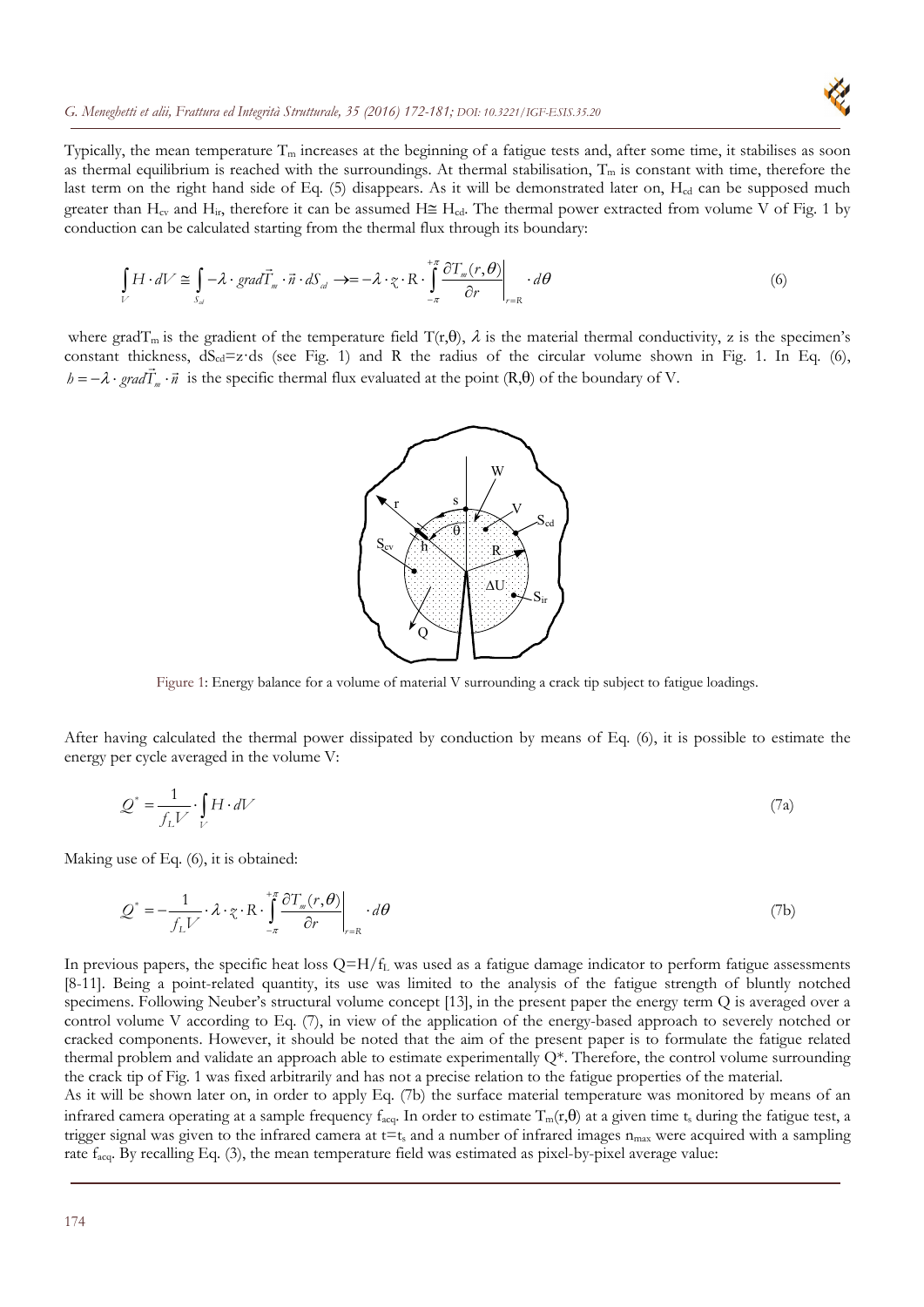$$
T_{m, estimate} = \frac{\sum_{n=1}^{m_{max}} \left\{ T_a \cdot \text{sen}\left[ 2\pi f_L \left( t_s + (n-1) / f_{acq} \right) \right] + T_m \right\}}{n_{max}}
$$
(8a)

$$
T_{m, estimate} = \frac{T_a \sum_{n=1}^{n_{\text{max}}} sen \left[ 2\pi f_L \left( t_s + (n-1) / f_{aq} \right) \right]}{n_{\text{max}}} + \frac{T_m \cdot n_{\text{max}}}{n_{\text{max}}} \tag{8b}
$$

where  $t_s$  is the time when the temperature acquisition starts. A error index can be defined between the estimated  $(T_{\text{m,estimate}})$  and the actual  $(T_{\text{m}})$  mean temperature field:

$$
\frac{\left|T_{m, estimate} - T_m\right|}{T_a} = \delta\tag{9}
$$

By using Eq. (8b) into Eq. (9), the error index results:

$$
\frac{\sum_{n=1}^{n_{\text{max}}} \text{sen}\bigg[2\pi f_L\left(t_s + (n-1)/f_{\text{avg}}\right)\bigg]}{n_{\text{max}}} = \delta \tag{10}
$$

Eq. (10) says that for typical testing conditions adopted in the present work, i.e.  $f_L=37Hz$ ,  $f_{acq}=200Hz$ ,  $n_{max}=1000$ , the relative error  $\delta$  in the estimation of the mean temperature is lower than 0.1%.

#### **MATERIAL, SPECIMENS' GEOMETRY AND TEST PROCEDURE**

ingle edge V-notched specimens were machined from a 6-mm-thick hot rolled AISI 304L stainless steel plate (elastic modulus E=194700 MPa, engineering proof stress  $R_{p0.2}$ =327 MPa, engineering tensile strength  $R_m$ =690 MPa [9]), according to the geometry shown in Fig. 2. Constant amplitude, push-pull stress-controlled fatigue tests mgle edge V-notched specimens were machined from a 6-mm-thick hot rolled AISI 304L stainless steel plate (elastic modulus E=194700 MPa, engineering proof stress  $R_{p0.2}$ =327 MPa, engineering tensile strength  $R_m$ =690 MPa Trio Sistemi RT3 digital controller. Load test frequencies between 30 and 37 Hz were adopted. Crack propagation was monitored by using a travelling optical stereo-macroscope operating with a magnification of 40x. The material surface temperature was monitored by means of a FLIR SC7600 infrared camera, having a 1.5-5.1 µm spectral response range, 50 mm focal lens, a noise equivalent temperature difference (NETD)  $\leq$  25 mK, an overall accuracy of 0.05 $\degree$ C, operating at a frame rate,  $f_{\text{aco}}$ , equal to 200 Hz and equipped with an analog input interface, that was used to sample synchronously the force signal coming from the load cell. The infrared camera and the travelling microscope monitored the opposite surfaces of the specimens, respectively. To increase the infrared camera spatial resolution, a 30 mm extender ring was adopted, which allowed a spatial resolution ranging from 20 to 23  $\mu$ m/pixel, depending on the distance between the specimen's surface and the focal lens. Due to the extender ring, the Field of View (FoV) was reduced to 320x256 pixels, which corresponds to a minimum of 6.4 mm x 5.1 mm and a maximum of 7.4 mm x 5.9 mm. The specimens' surface were polished by using progressively finer emery papers, namely starting from grade 100 up to grade 1000, and after that the surface was polished with a diamond abrasive powder. Finally, a black paint was applied to the specimens' surface to increase the emissivity.

The acquired temperature maps were processed first by using the FLIR MotionByInterpolation tool to correct the relative motion between the fixed camera lens and the moving specimen subject to cyclic loads, whose displacements ranged from 6 to 14 pixels, depending on the crack length. The infrared images were analysed by means of the dedicated ALTAIR 5.90.002 software, in order to calculate the mean temperature distribution  $T_m(r,\theta)$  at a given time t=t<sub>s</sub> during the fatigue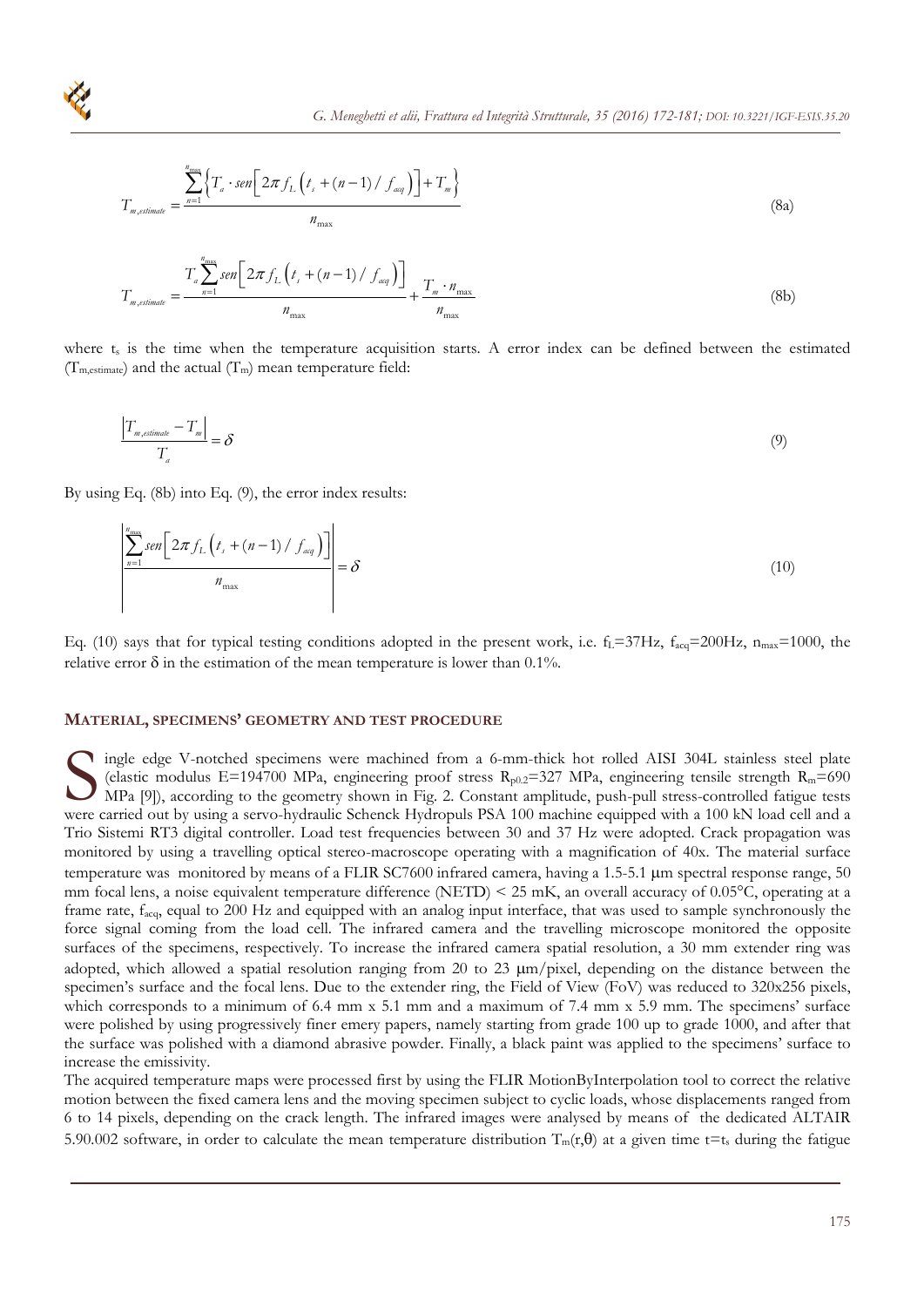

test according to Eq. (8a). By using Eq. (10), being typically f<sub>L</sub>=37 Hz,  $n_{max}=1000$ ,  $f_{acc}=200$ Hz and  $0 < t_s < 0.5/f_L$ , it is obtained  $\delta \leq 10^{-3}$ ; such a reduced error was considered acceptable from an engineering point of view. After having determined the distribution of the mean temperature  $T_m(r, \theta)$ , the heat power dissipated by conduction was calculated by solving Eq. (6) numerically on the basis of a finite number of radial temperature profiles: in particular, 7 radial paths were considered emanating from the crack tip at different  $\theta$  angles (see Fig. 1), namely  $0^\circ$ , 45°,  $90^\circ$ , 135°, -45°,-90° and-135°. In the present paper, the radius R of the volume surrounding the crack tip was assumed equal to  $3.10<sup>4</sup>$  m. Even though such a radius may be on the order of the Neuber's structural volume size of a construction steel, it has been assumed as a pure reference example in the present paper, in order to demonstrate the applicability of the proposed approach.



Figure 2: Specimens' geometry (thickness 6 mm).

## **FATIGUE TEST RESULTS AND TEMPERATURE PROFILES CLOSE TO THE CRACK TIP**

hree specimens were tested and the relevant crack growth data are shown in Fig. 3. Linear elastic, twodimensional, plane stress finite element analyses were performed to evaluate the Mode I stress intensity factor range,  $\Delta K = K_{max} - K_{min}$ , for different crack lengths. To account for the machine grip effect, displacements were applied in the numerical model to the lines shown in Fig. 2. The Paris curve relating the crack growth rate to  $\Delta K$  was evaluated and plotted in Fig. 3b.  $\prod_{\text{rad}}^{\text{hr}}$ 



Figure 3: Tension-compression a) crack propagation curves and b) Paris curve of AISI 304 L stainless steel specimens.

The crack length and the temperature field at different  $\Delta K$  values were measured at several times t=t<sub>s</sub>, regularly distributed during each fatigue test. As stated above, 1000 infrared images were acquired at each time ts and then processed according to Eq. (8a). Some typical radial temperature profiles evaluated at  $\theta=0^{\circ}$  are shown in Fig. 4a and 4b, in the case of  $\Delta K=26$ MPa·m<sup>0.5</sup> (i.e. K<sub>max</sub>=13 MPa·m<sup>0.5</sup>) and  $\Delta K$ =60 MPa·m<sup>0.5</sup> (i.e. K<sub>max</sub>=30 MPa·m<sup>0.5</sup>), respectively. In the former case a temperature drop equal to about 0.8 K within a distance of 2.5 mm from the crack tip can be observed; conversely, in the latter case, the temperature decreases much more, being the drop about 3 K. Therefore, the signal-to-noise ratio is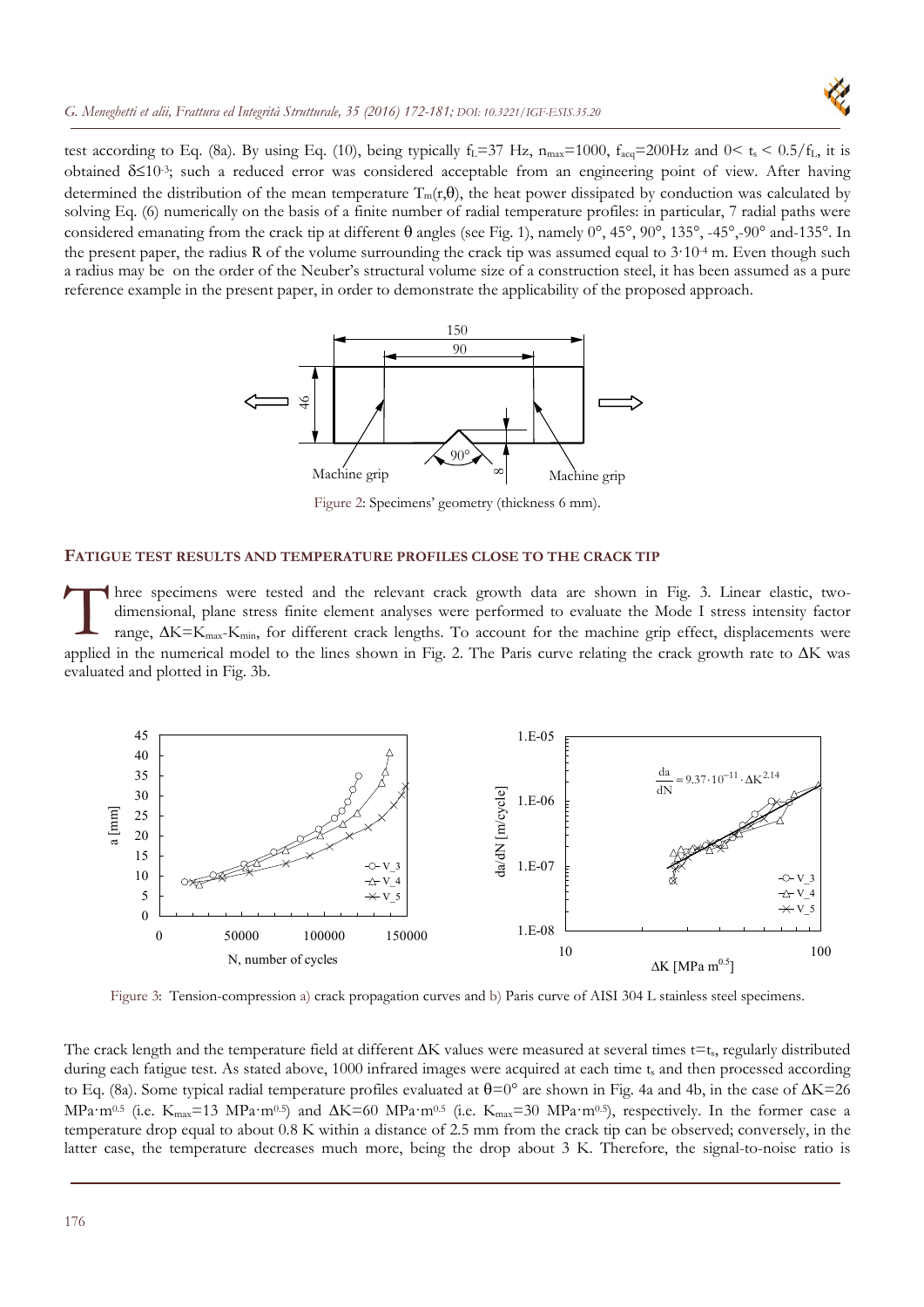

significantly higher in Fig. 4b than in Fig. 4a. To evaluate the first derivative at  $r=R$  (Eq. (6)), the temperature-distance data along the seven considered paths were fitted using a proper polynomial function, shown with a continuous line in Fig. 4.



Figure 4: Typical radial temperature profiles measured during the tension-compression fatigue tests in the case of (a)  $\Delta K = 26 MPa \cdot m^{0.5}$ and (b)  $\Delta K = 60 \text{ MPa} \cdot \text{m}^{0.5}$ .

#### **ENERGY PER CYCLE AVERAGED IN A VOLUME AT THE CRACK TIP**

ig. 5a, 5b and 5c show the specific thermal flux *h* at the different points along the boundary of V (Fig. 1) for specimen V\_3, V\_4 and V\_5, respectively, using  $\lambda$ =16 W/(m·K) [8]. Finally, Fig. 5d shows, as an example, the specific energy flux per cycle *q*, obtained simply dividing *h* by the load test frequency. In the authors' opinion, for Tig. 5a, 5b and 5c show the specific thermal flux  $h$  at the different points along the boundary of V (Fig. 1) for specific energy flux per cycle  $q$ , obtained simply dividing  $h$  by the load test frequency. In the author power can be achieved by considering  $\Delta K$  values higher than 25 MPa·m<sup>0.5</sup> (K<sub>max</sub>>12.5 MPa·m<sup>0.5</sup>).

Having in hand the specific thermal flux *h* evaluated at different angles  $\theta$  of the boundary of V, numerical integration was performed according to Eq. (6). To evaluate the errors due to the discretisation, Eq. (6) was solved by dividing the 360° angle starting from a minimum of 4 intervals ( $\Delta\theta$ =90°) to a maximum of 24 ( $\Delta\theta$ =15°). A 0.51% variation on results was found by using 8 as compared to 24 intervals. Therefore, 8 intervals  $(\Delta\theta = 45^{\circ})$  were adopted in numerical calculations. Finally, the energy per cycle averaged in the volume V, Q\*, was evaluated by means of Eq. (7b). Results are listed in Tab. 1 and it can be seen that  $Q^*$  increases as  $\Delta K$  increases. It should be noted that  $\Delta K$  are elastically calculated, independently on plastic zone size evaluations.

| V_3 specimen                       |                                 | V_4 specimen                       |                                 | V <sub>-5</sub> specimen           |                                 |
|------------------------------------|---------------------------------|------------------------------------|---------------------------------|------------------------------------|---------------------------------|
| $\Delta K$ [MPa·m <sup>0.5</sup> ] | $Q^*$ [MJ/m <sup>3</sup> cycle] | $\Delta K$ [MPa·m <sup>0.5</sup> ] | $Q^*$ [MJ/m <sup>3</sup> cycle] | $\Delta K$ [MPa·m <sup>0.5</sup> ] | $Q^*$ [MJ/m <sup>3</sup> cycle] |
| 26.3                               | 0.813                           | 31.5                               | 1.21                            | 28.5                               | 0.581                           |
| 26.8                               | 0.504                           | 36.7                               | 1.47                            | 30.3                               | 1.80                            |
| 28.4                               | 0.655                           | 42.0                               | 1.55                            | 32.9                               | 1.91                            |
| 31.2                               | 0.727                           | 78.7                               | 4.64                            | 36.9                               | 2.18                            |
| 35.6                               | 0.829                           | 98.0                               | 5.19                            | 40.6                               | 1.93                            |
| 45.2                               | 1.02                            |                                    |                                 | 45.7                               | 2.60                            |
| 49.6                               | 1.32                            |                                    |                                 | 53.2                               | 2.99                            |
| 55.3                               | 1.33                            |                                    |                                 | 60.1                               | 4.00                            |
| 64.1                               | 3.28                            |                                    |                                 | 66.9                               | 5.96                            |

Table 1:  $Q^*$  values calculated for different specimens at different  $\Delta K$  values.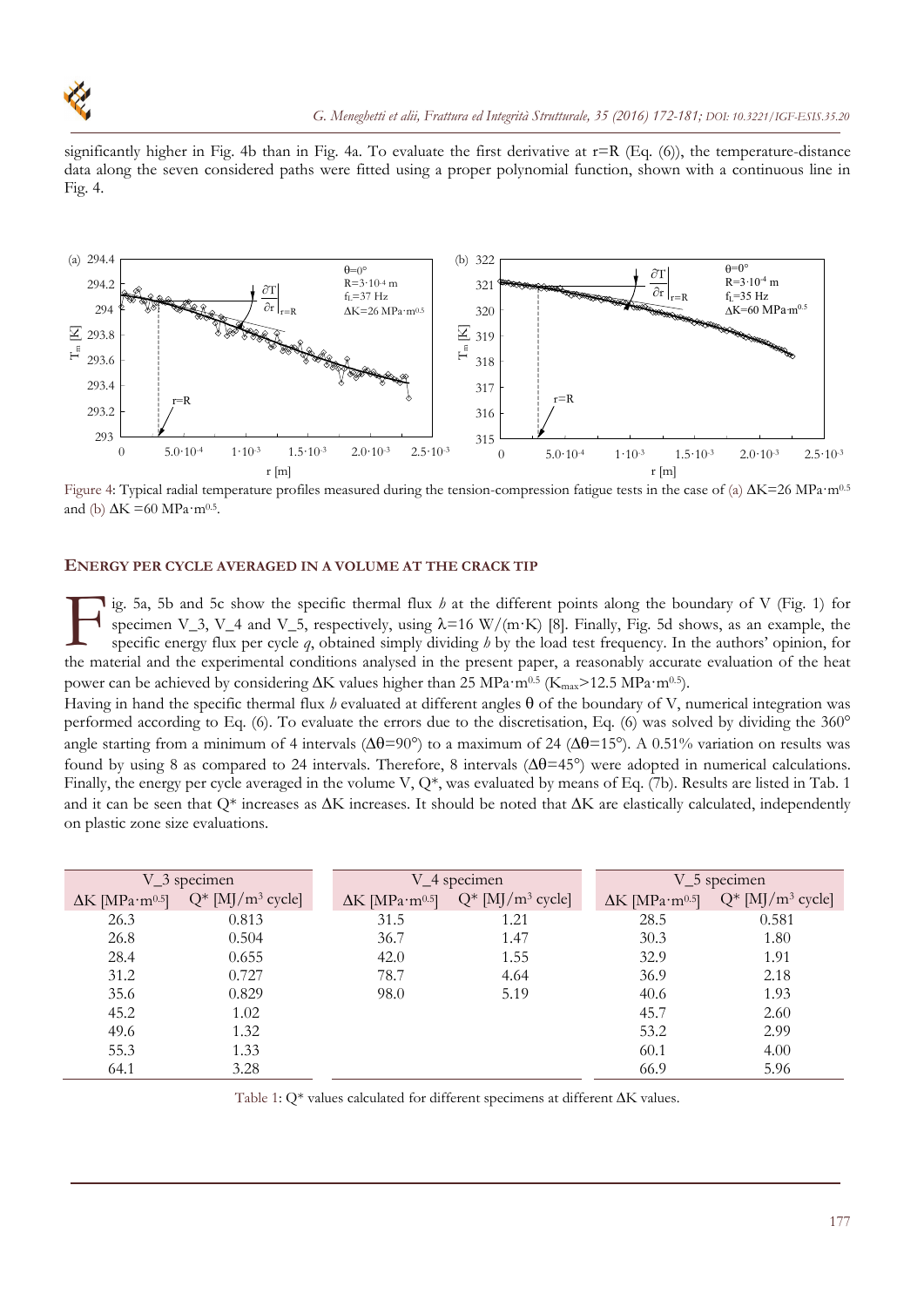#### *G. Meneghetti et alii, Frattura ed Integrità Strutturale, 35 (2016) 172-181; DOI: 10.3221/IGF-ESIS.35.20*



Figure 5: Distribution of the thermal flux *h* along the boundary of the control volume for different  $\theta$  angles for (a) V\_3, (b) V\_4 (c) V\_5 specimen and (d) and corresponding energy flux per cycle *q* of V\_5 specimen.

#### **COMPARISON BETWEEN EXPERIMENTAL AND THEORETICAL TEMPERATURES CLOSE TO THE CRACK TIP**

n analytical solution is available in order to evaluate the time-dependent temperature field in the case of a homogeneous and isotropic infinite plate with a time-independent heat generation  $h<sub>L</sub>$  distributed along a line in the thickness direction [18]. At the time  $t=0$  when the heat generation starts, the temperature is supposed homogeneous and isotropic infinite plate with a time-independent temperature field in the case of a homogeneous and isotropic infinite plate with a time-independent heat generation  $h_L$  distributed along a line in the thi Eq. (11) [18]:

$$
\Delta T(r,t) = \frac{b_L}{4\pi\lambda} \cdot E_i \left( \frac{r^2}{4 \cdot \frac{\lambda}{\rho \cdot c} \cdot t} \right)
$$
\n(11)

where Ei is the integral exponential function given by  $E_i = \int e^{-\lambda}$ *x*  $E_i = \int e^{-u} \, du \cdot du$  $=\int_{x}^{\infty} e^{-u}/u \cdot du$  and  $x=r^2/(4 \cdot \frac{\lambda}{\rho \cdot c} \cdot u)$  $\left(4 \cdot \frac{\lambda}{\rho \cdot c} \cdot t\right).$ 

Since the major source of heat power is the cyclic plastic zone, the linear heat generation h<sub>L</sub> was applied in its centre, according to [3]. Fig. 6a shows the cyclic plastic zone idealised as a circle having radius  $r_p$ . According to Irwin [20], the cyclic plastic zone radius in the plane stress condition is equal to:

$$
r_{p} = \frac{1}{2\pi} \cdot \left(\frac{\Delta K}{2 \cdot \sigma_{p,02}^{2}}\right)^{2}
$$
 (12)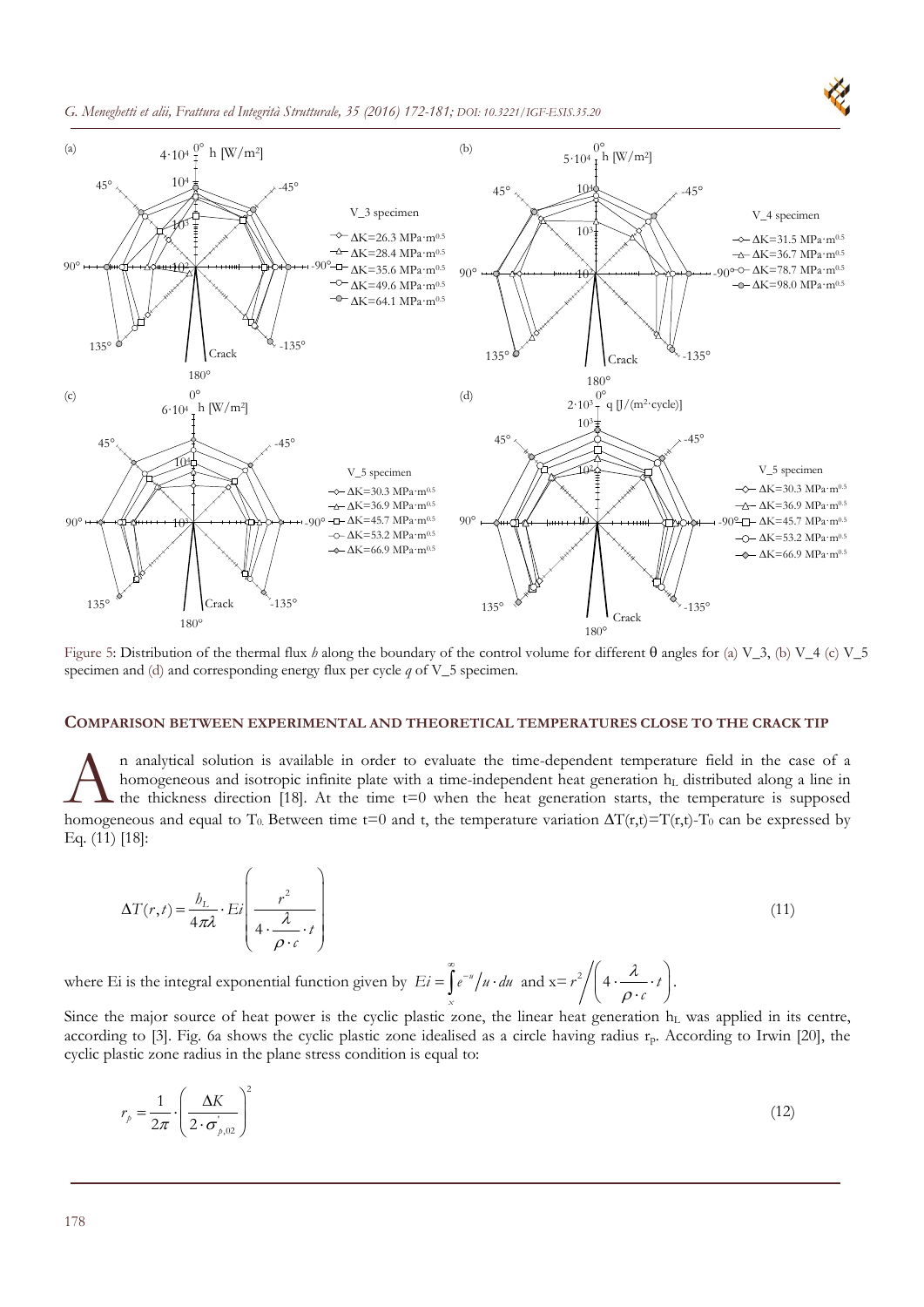

(a)

where  $\sigma'_{h,02}$  is the material cyclic proof stress. For the AISI 304L steel material analysed in this paper,  $\rho$ =7940 kg/m<sup>3</sup>, c=507 J/(kg·K) [19],  $\sigma_{p,02}$  =290 MPa [9].

With the aim to compare experimental results with the analytical solution Eq. (11), a dedicated fatigue tests was performed. A specimen containing a crack as long as half the width (i.e. the ligament length was about 23 mm according to Fig. 2) was installed in the fatigue machine to allow for thermal equilibrium with the surroundings so that the homogeneous temperature T<sub>0</sub> could be measured. Then the fatigue test was started with  $f_L$ =37 Hz and the load was adjusted to apply a linear elastic stress intensity factor range equal to  $\Delta K = 36.9 \text{ MPa} \cdot \text{m}^{0.5}$ ; therefore  $r_p$  is equal to 6.44·10<sup>-4</sup> m according to Eq. (12). The temperature field as well as the signal coming from the load cell were registered synchronously by the infrared camera using a sampling rate  $f_{acq}$ =200 Hz. To disregard the thermoelastic temperature oscillations superimposed to the mean temperature evolution  $T_m$ , which are not taken into account in Eq. (11), an infrared image captured at a time  $t=t^*$  was considered, when the applied force was close to zero.



Figure 6: a) Cyclic plastic zone V<sub>p</sub> and (b) comparison between experimental and theoretical radial temperature profile.

Fig. 7 shows the evolution of the temperature averaged inside the plastic zone  $V_p$ ,  $T^*(t)$ , defined as:

$$
T^*(t) = \frac{1}{V_p} \cdot \int_{V_p} T(t) \cdot dV_p \rightarrow \cong \frac{\sum_{i=1}^{n_{pixel}} T_i(t)}{n_{pixel}}
$$
\n(13)

where  $n<sub>pixel</sub>$  is the number of pixel inside the cyclic plastic zone size  $V<sub>p</sub>$ . Fig. 7b shows the enlarged view of the "detail A" of Fig. 7a, where the thermoelastic effect superimposed to the mean temperature evolution  $T^*$  can be appreciated. Considering the radial temperature profiles that have been measured at  $t^*=1.835$  s (the applied force was approximately zero at this time), the total heat generated inside the cyclic plastic zone  $V_p$  was calculated according to Eqs (5) and (6). To evaluate the last contribution on the right hand side of Eq.  $(5)$  (the internal energy contribution), a linear fit of T\* in a time window equal to 1s (Fig. 7b) was done and the slope of  $T^*_{m}(t)$  was considered. After that, the constant heat generation per unit thickness  $h<sub>L</sub>$  to input in Eq. (11) was calculated as:

$$
b_L = \frac{1}{\tilde{\chi}} \cdot \int\limits_{V_p} H_{gen} \cdot dV_p \tag{14}
$$

and resulted equal to  $63.0+0.4=63.4$  W/m, where the first contribution is the conduction and the second is the internal energy term. Fig. 6b shows a comparison between the temperature field evaluated according to Eq. (11) and the experimental data for  $\theta=0^{\circ}$ . According to [2], it can be seen that outside the cyclic plastic zone the measured temperature field is in good agreement with that evaluated under the hypothesis of linear heat generation, which Eq. (11) is based on.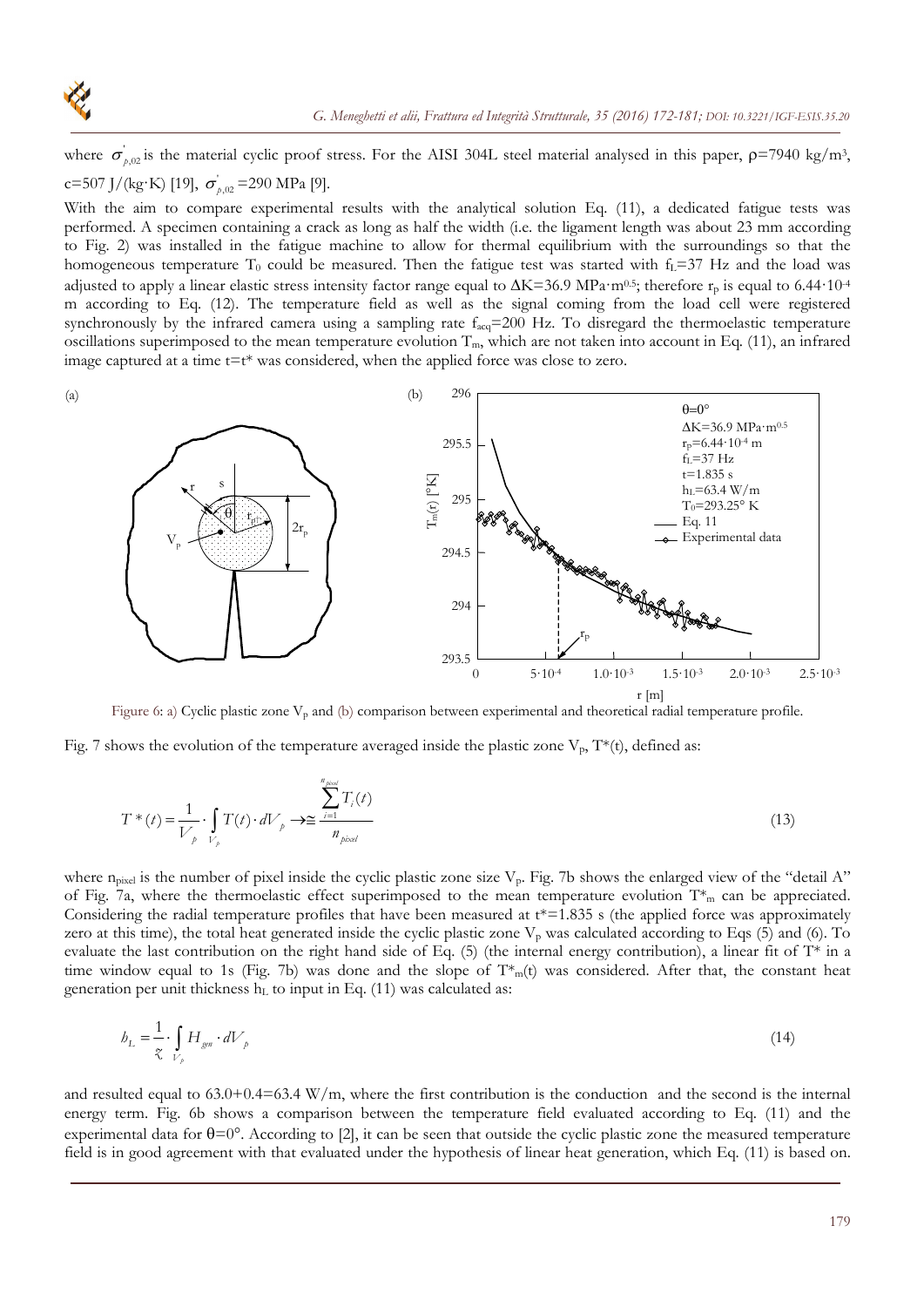Inside the cyclic plastic zone differences are more pronounced because heat generation is actually distributed inside  $V_p$ , while in Eq. (11) it has been lumped to the centre of the cyclic plastic zone.



Figure 7: a) Temperature evolution during a fatigue test and b) enlarged view of detail A

#### **DISCUSSION**

s stated above, Eq (6) was derived under the assumption that the energy dissipated by convection and radiation is negligible, i.e.  $H \cong H_{cd}$ . The specific thermal flux power extracted by natural convection  $h_{cv}$  and that dissipated by radiation hir are given by  $\mathbf{A}$ <sup>s s</sup><br>rad

$$
b_{\alpha}(r,\theta;t) = \alpha \cdot \left( T(r,\theta;t) - T_{\infty} \right) \tag{15a}
$$

$$
b_{ir}(r,\theta;t) = \kappa \cdot \sigma_{ir} \cdot \left( T^4(r,\theta;t) - T^4_{\infty} \right)
$$
\n(15b)

where  $\alpha$  is the heat transfer coefficient by convection,  $\kappa$  is the surface emissivity,  $\sigma_n$  the Stephan–Boltzmann constant and  $T<sub>\alpha</sub>$  the room temperature. By considering, as an example, the experimental conditions of V\_5 specimen and  $\Delta$ K=40.6 MPa·m<sup>0.5</sup>, the mean temperature averaged inside V, T<sup>\*</sup><sub>m</sub>, was equal to 28.1°C,  $T_{\infty}$ =19°C,  $\kappa$ =0.92 [8] and f<sub>L</sub>=35 Hz. By assuming a reasonable heat transfer coefficient under the hypothesis of natural convection on the order of  $\alpha$ =10 W/(m<sup>2</sup> K) and considering that  $S_{cv} = S_{ir} = 2 \cdot \pi R^2$ ,  $Q_{cv}^*$  and  $Q_{ir}^*$  can be calculated by means of Eqs 15 and 7a:

$$
\mathcal{Q}_{\alpha}^* = \frac{b_{\alpha} \cdot S_{\alpha}}{f_L \cdot V} \tag{16}
$$

The result is Q\*<sub>cv</sub>=867 J/(m<sup>3</sup>·cycle) and Q\*<sub>ir</sub>=472 J/(m<sup>3</sup>·cycle), respectively, that are four order of magnitude lower than the relevant Q\* values reported in Tab. 1, that take into account only the conduction term.

#### **CONCLUSIONS**

 theoretical framework has been defined to estimate the specific heat energy per cycle averaged in a defined volume surrounding the tip of a propagating crack, Q\*. A two-dimensional thermal and structural problem has been considered. Experimental tests were executed on AISI 304L stainless steel cracked specimens subjected to theoretical framework has been defined to estimate the specific heat energy per cycle averaged in a defined volume surrounding the tip of a propagating crack, Q\*. A two-dimensional thermal and structural problem has been c the vicinity of the crack tip by means of an infrared camera. With reference to the material and experimental equipment available in the present paper, a reasonably accurate estimation of  $Q^*$  was possible only for  $K_{\text{max}} > 13 \text{ MPa} \cdot \text{m}^{0.5}$ . The experimental temperatures close to the crack tip were compared successfully with an analytical solution available in the literature.